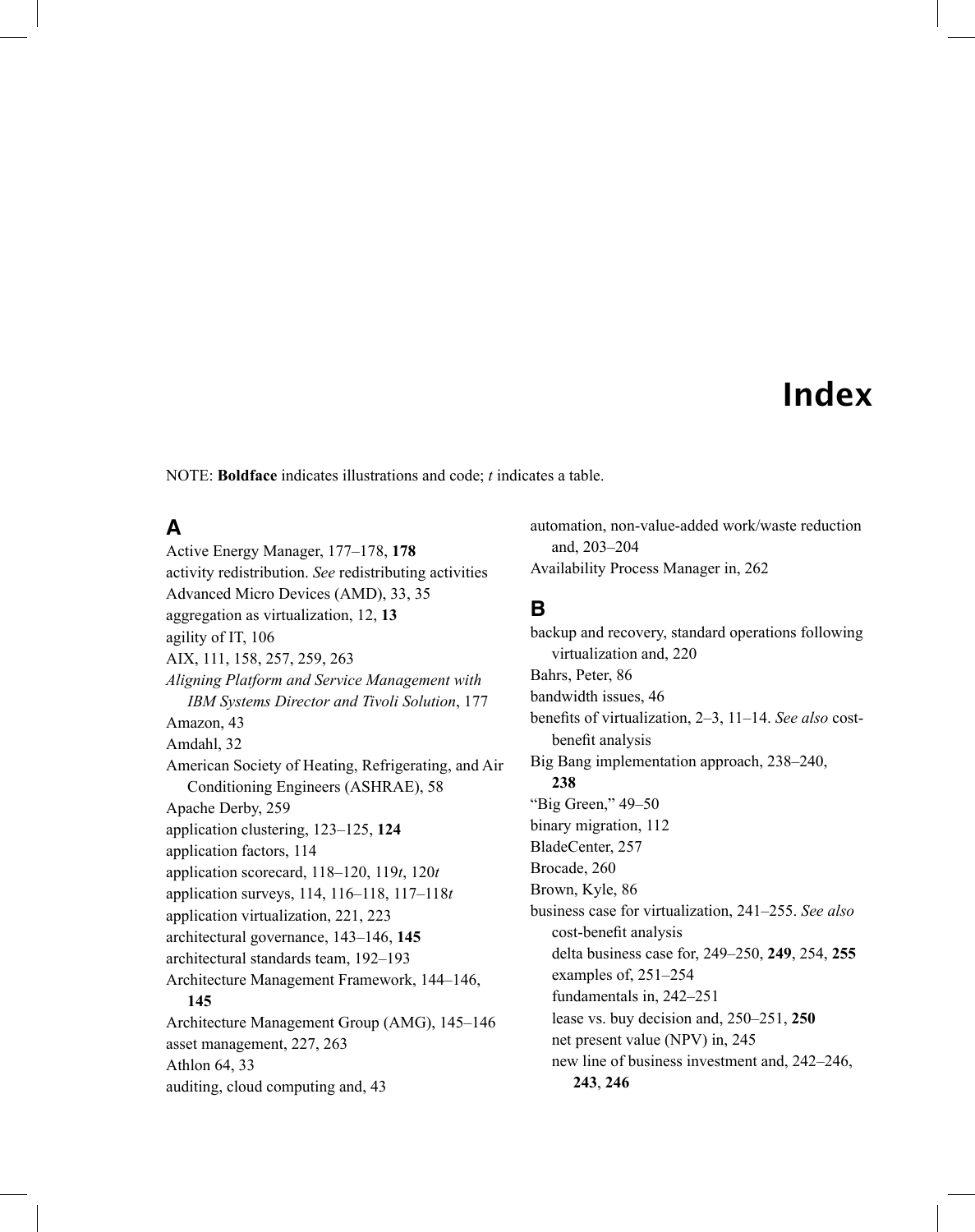new machine investment and, 246–250, **247**, **248** present value in, 244 servers example in, 251–254, **252**, **253**, **254** Business Continuity and Recovery Services (BCRS), 49 Business Continuity Process Manager, 262 business factors, in migration/transformation, 114 business service virtualization, 222, 224

## **C**

Cambridge Monitor System (CMS), 32 Cambridge Scientific Center, 32 capability maturity model (CMM), cloud computing, 43 capacity management, 152, 157–159, 190–191 Distributed Resource Scheduler (DRS) in, 161 forecasting need in, 160–161 peak vs. average sizing for, 158–159 performance management in, to mitigate supply/ demand mismatch, 160 reducing incoming hardware/work and, 190–191 reports on, 191–192 Capacity Process Manager, 262 center of excellence (CoE), in virtualization transformation deployment, 232–233 certification, cloud computing and, 43 challenges of virtualization, 26–31 change agents, 234 Change and Configuration Management Database (CCMDB), 261, 262 Change Process Manager, 262 Chen, Gang, 86 CIMS Lab, 263 Cisco Nexus 100V, 39 Cisco Systems, 260 cloud computing, 40–44, **40** audits and certifications with, 43 benefits of, 41-42 capability maturity model (CMM) for, 43 challenges to, 42–43 disruptive influence of, 42 federation in, 43 human element in, 43

Infrastructure as a Service (Iaas) and, 41 licensing and tracking apps in, 43 Platform as a Service (Paas) and, 41 scalability and responsiveness in, 42 security, resilience, and, 42 Software as a Service (Saas) and, 41 tech support for, 43 Cloudburst, 36–37 clustering, 12, 23 of applications, 123–125, **124** clustering analysis, 124–125, **124** Common Agent, 259 complexity of IT conditions, 10–11 complexity, segmenting. *See* segmenting complexity compliance, 263 computer room air conditioners (CRACs), 60. *See also* cooling issues concept of virtualization, 11–12, **11** Configuration Process Manager, 262 Containers (Solaris), 21 context, virtualization template for, 86–88, 90, 107, 134, 152–153, 166, 183–184, 199, 217 Control Program (CP), 32 cooling issues, 58, 60 computer room air conditioners (CRACs) and, 60 corporate finance team, reducing incoming hardware/work and, 193 cost-benefi t analysis, 2–3, 61–62, 125–129, 125. *See also* business case for virtualization applying model in, 127 building a model for, 126–127 equation used in, 126 example of, using predictive model, 128–129, 128*t*, **129** LINEST function in, 128 maintaining/improving the model in, 127, **127** pooled resources and, 150, 162–163 predictive analysis model in, 125–126, **125** in segmenting complexity, 110 CPU virtualization, 48 crisis in IT, 7–11 critical success factors (CSFs), in segmenting complexity, 104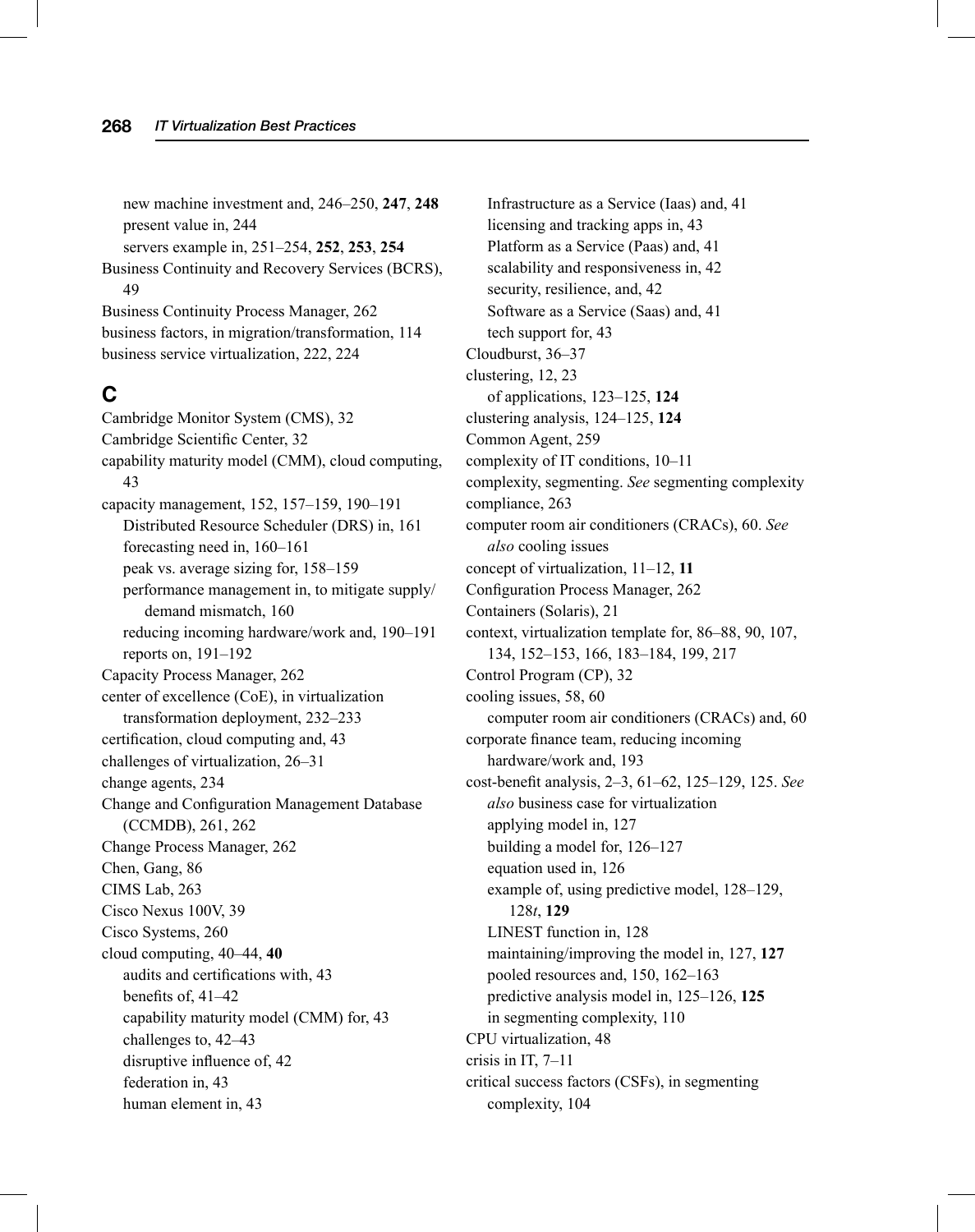CUoD, 31 custom migration, 113–114

#### **D**

data centers. *See* green data centers Data Security Standard (PCI), 43 day-to-day activities, non-value-added work/waste reduction and, 212–213, **213** DB2, 259 DB2 pureScale, 23 decision trees, for migration/transformation, 114, **115**, 116 delta business case for virtualization, 249–250, **249**, 254, **255** Deming, W. Edwards, 66 deployment. *See* virtualization transformation deployment diagnosing issues for virtualization, 55–56, 59 diagnostic phase in virtualization transformation deployment, 236–237 disposal of old equipment due to virtualization, 48–49 Distributed Object Model (DCOM), 259 Distributed Power Management (DPM), 178–179, **179** Distributed Resource Scheduler (DRS), 161, 224 divide and conquer strategy, waste reduction and, 202–203 DLPAR, 31 Dynacache, 94 dynamic energy management, 177–179, **178**, **179**. *See also* energy consumption Active Energy Manager in, 177–178, **178** Distributed Power Management (DPM) in, 178–179, **179** Dynamic Infrastructure model, 51, 52–54, **52** dynamic resource provisioning, 173–176, **175**, **177**. *See also* resource management Dynamic Resource Scheduler (DRS) in, 175–176, **175** Tivoli Provisioning Manager (TPM) in, 174–175 Xsigo Systems technology for, 176, **177** Dynamic Resource Scheduler (DRS), 175–176, **175**

dynamic workload mobility, 170–173, **171**, **172**, **173**. *See also* workload management Hyper-V Live Migration by Microsoft in, 171 Integrated Virtualization Manager (IVM) for, 171 Live Partition Mobility by IBM in, 171 VMotion by VMware in, 171, 172, **173**

## **E**

efficiency improvement and virtualization, 61, 209 elements of lean transformation, 69–72, **69** emulation as virtualization, 12–13, **13** encapsulation as virtualization, 13 end-to-end services management, in standard operations following virtualization, 225–227 energy consumption issues, 6, 263 Active Energy Manager in, 177–178, **178** American Society of Heating, Refrigerating, and Air Conditioning Engineers (ASHRAE) and, 58 cooling issues and, 58, 60 data centers and, 46, 47–49, **47**, 59, 60, 62 Distributed Power Management (DPM) in, 178–179, **179** dynamic energy management in, 177–179, **178**, **179** Dynamic Infrastructure model for, **52**, 53 Energy Star Rating and, 54 Green Grid organization and, 55 pooled resources and, 162–163 Power Usage Effectiveness (PUE) and, 55–56, 59, 60, 163 Energy Star Rating for Data Centers, 54 engineering issues American Society of Heating, Refrigerating, and Air Conditioning Engineers (ASHRAE) and, 58 infrastructure, issues in, 9–10, **9** enterprise resource planning (ERP), 262 Enterprise Workload Manager, 262 Environmental Protection Agency (EPA), 54 equation for cost-benefit analysis, 126 ESX, 32, 35, 257 Ethernet, 39–40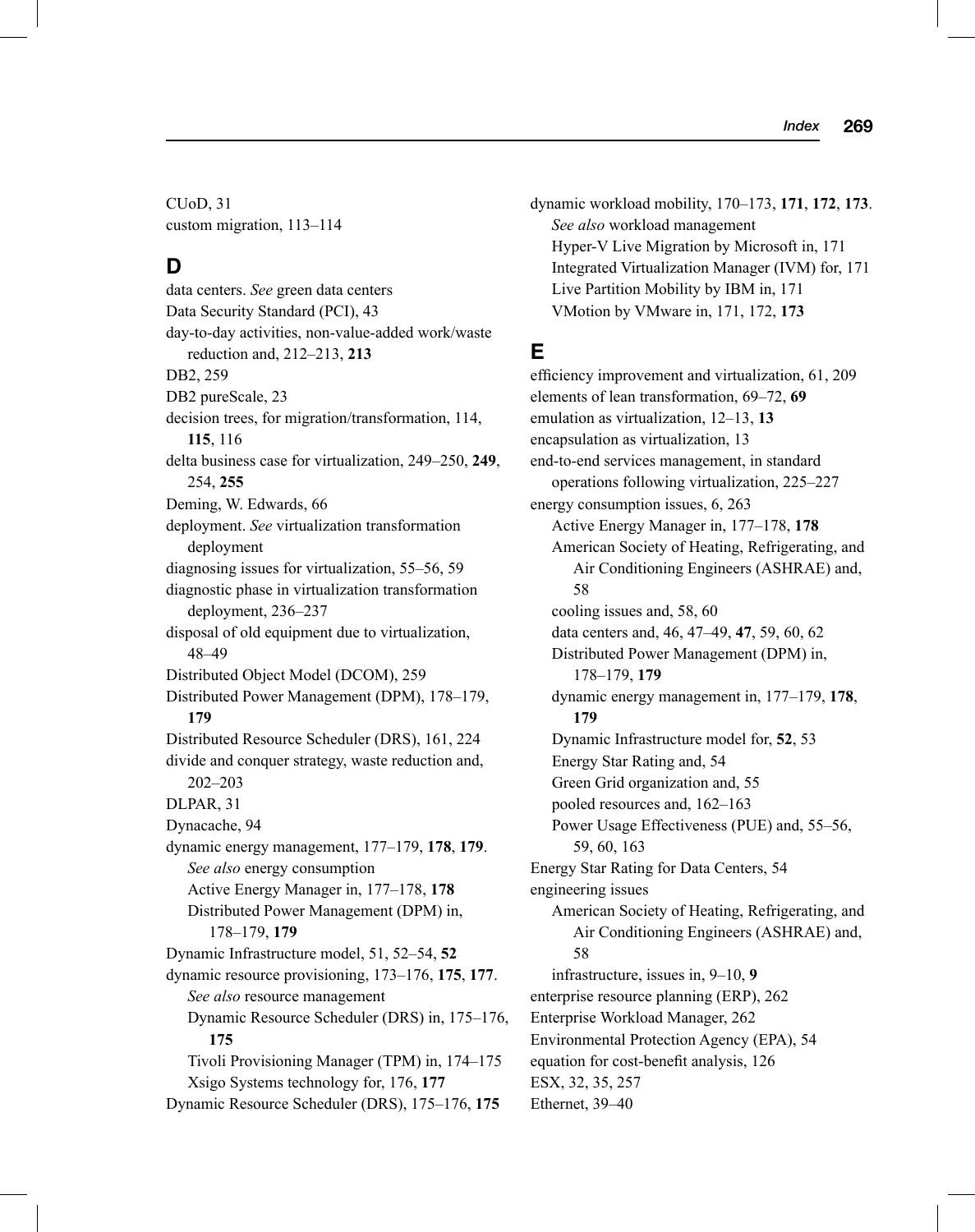European Union Code of Conduct for Data Centers, 54

executive steering committee, 138–140, **138**, 232 expanding role of virtualization, 15, **15**

## **F**

factory approach to migration/transformation, 121–123, **122** factory model for virtualization, 109 federation, cloud computing and, 43 Fibre Channel, 39–40 Fibre Channel over Ethernet (FCoE), 39–40 Fibre Channel SAN Architecture, 20 financial benefits of virtualization. *See* business case for virtualization; cost–benefit of virtualization financial management, 263 flexible resource balancing, 166–180 client scenario in, 166 context in, 166 dynamic energy management, 177–179, **178**, **179** Active Energy Manager in, 177–178, **178** Distributed Power Management (DPM) in, 178–179, **179** dynamic resource provisioning in, 173–176, **175**, **177** Dynamic Resource Scheduler (DRS) in, 175–176, **175** Tivoli Provisioning Manager (TPM) in, 174–175 Xsigo Systems technology for, 176, **177** dynamic workload mobility in, 170–173, **171**, **172**, **173** Hyper-V Live Migration by Microsoft in, 171 Integrated Virtualization Manager (IVM) for, 171 Live Partition Mobility by IBM in, 171 VMotion by VMware in, 171, 172, **173** forces in, 168–169 lean transformation and, 80–81 name and value statement sections in, 166 non-value-added work/waste reduction and, 206 pattern for, 166–179 problem statement in, 167–168

selection guidance in, 169–170 servers and, 167–168 solution in, 170 Flexible Service Processors (FSPs), 259 forces, virtualization template and, 88, 91–92, 108, 136–137, 156, 168–169, 185–187, 200, 219–220 Ford, 66 forecasting need, in capacity management, 160–161 future-state design (FSD) phase, in virtualization transformation deployment, 237

#### **G**

Geographically Dispersed Parallel Sysplex (GDPS), 263 global context of virtualization, 3 "going green," 47–49 Google, 43 Google App Engine, 41 green data centers and virtualization, 45–63, 263. *See also* virtualization transformation deployment bandwidth issues and, 46 building new, 56–57, 59 Business Continuity and Recovery Services (BCRS) and, 49 cooling issues and, 58, 60 CPU utilization and, 48 diagnosing issues in, 55–56, 59 disposal of old equipment due to virtualization and, 48–49 Dynamic Infrastructure model for, 51, 52–54, **52** efficiency improvement and, 61 energy consumption and, 46, 47–49, **47**, 59, 60, 62 Energy Star Rating for Data Centers and, 54 European Union Code of Conduct for Data Centers and, 54 financial benefits of,  $61-62$ five building blocks of, 55–59 IBM data center expertise and "Big Green," 49–50 IBM Global Account (IGA) workload decreases and, 49–50, 49*t*

Information Technology Delivery (ITD) and, 49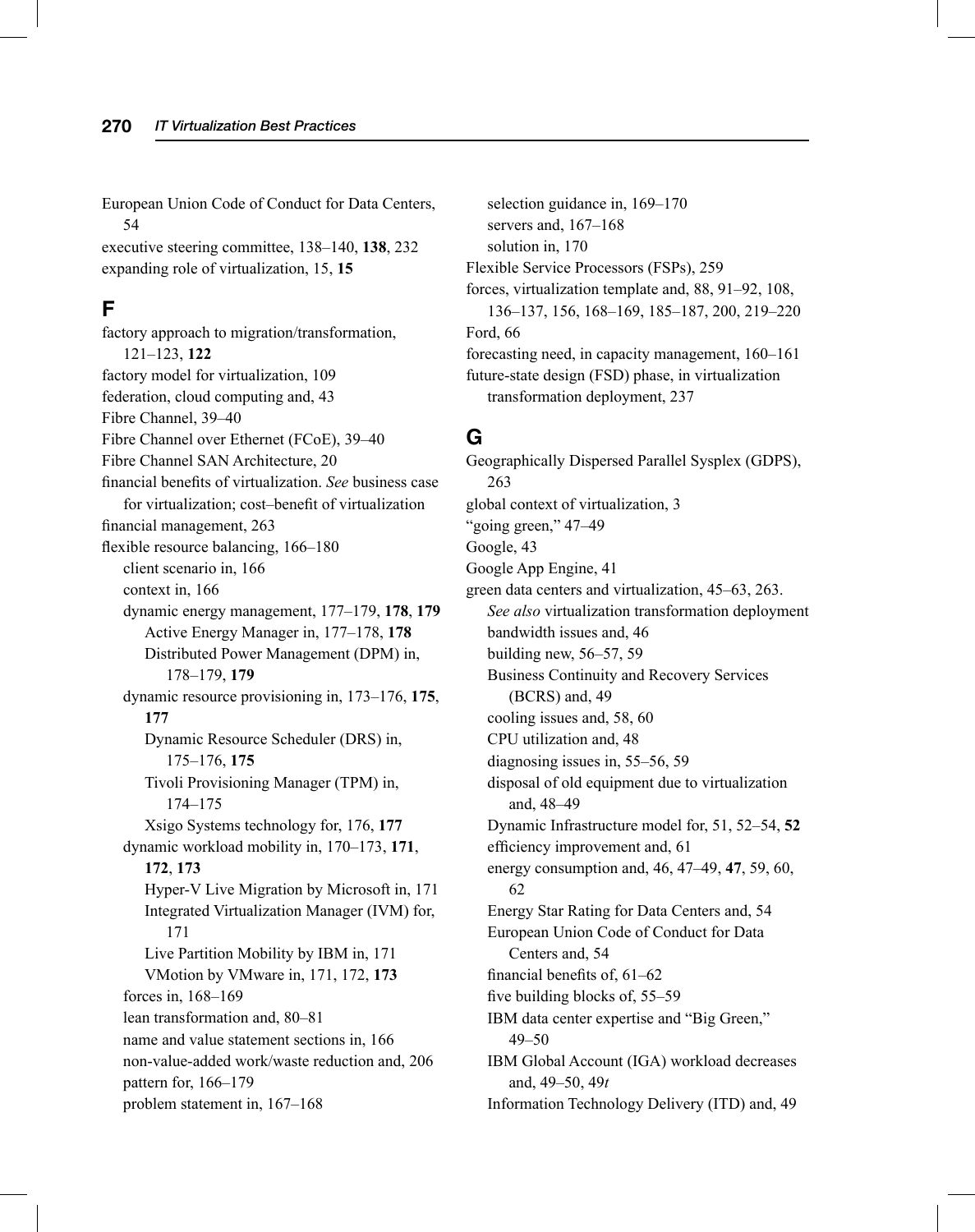Information Technology Information Library (ITIL) and, 50–51, 58 integrating effects of IT changes on, 162–163 measure and manage in, 58–59, 60 modular growth of, 162 New Enterprise Data Center (NEDC) model for, 51, 57 new models for efficient delivery from, 50–55 opportunities for, 47–49 Power Usage Effectiveness (PUE) and, 55–56, 59, 60 security and, 46 Smarter Planet model for, 51, 54–56 successive transformation steps in, 62–63 Systems and Technology Group (STG) and, 49 transformation of, case study in, 59–60 virtualization and, 57, 59–60 volume of data, 46 Green Grid, 55 group transformations, 120–125 GSX, 32

## **H**

HA/DR, 38 hardware, 21–22, 181 dynamic workload mobility and, 171, **171** forecasting needs for, 193 Hardware Management Console (HMC), 259 Hardware Resource Management (HRM) program, 181–196, **183**, 223–224. *See also* reducing incoming hardware/work idle hardware asset depot in, 192 lease vs. buy decision and, 250–251, **250** new machine investment and, business case for virtualization, 246–250, **247**, **248** partitioning, 16–17 processing a purchase request using HRM, 194–195, **194** reducing incoming, 181–196. *See also* reducing incoming hardware/work standardization of, 187, 192–193 Health Insurance Portability and Accountability Act (HIPAA), 43, 46

Hewlett-Packard, 33, 34, 111 High Availability (HA), 29–30, 259, 262–263 High Availability Clustered Multiprocessing (HACMP), 263 HIPAA. *See* Health Insurance Portability and Accountability Act (HIPAA) HiperSockets, 39 history of virtualization, 31–33 *How Toyota Became No. 1* (Magee), 66 HP Integrity VM, 34 HP-UX, 33 Hyper-V, 33, 36 Hyper-V Live Migration, 171 hypervisors, 16–19, 32, 33, 34, 257 bare-metal, 17–19, 19*t* hosted, 17–19, 19*t* IBM POWER Hypervisor, 18 security and, 27–29, **27** Xen. *See* Xen hypervisor

## **I**

I/O adapter virtualization, 19–20 IBM, 43 IBM Global Account (IGA) workload decreases, 49–50, 49*t* IBM i operating system, 257 IBM Integrated Virtualization Management Toolset, 257–264 IBM Systems Director in, 257–260, 258–259*t*, **261** Tivoli Solutions in, 260–264, 264*t IBM PowerVM Live Partition Mobility* (Bailey, Prokop, Somers, Vetter), 171 IBM Service Management (ISM), 224, 225–227, **225**, **226** IBM Systems Director, 257–260, 258–259*t*, **261** idle hardware asset depot in, 192 implementation of virtualization. *See* virtualization transformation deployment implementation phase of virtualization, 237–240, **238** inflexibility vs. lean transformation, 65 Information on Demand (IOD), 51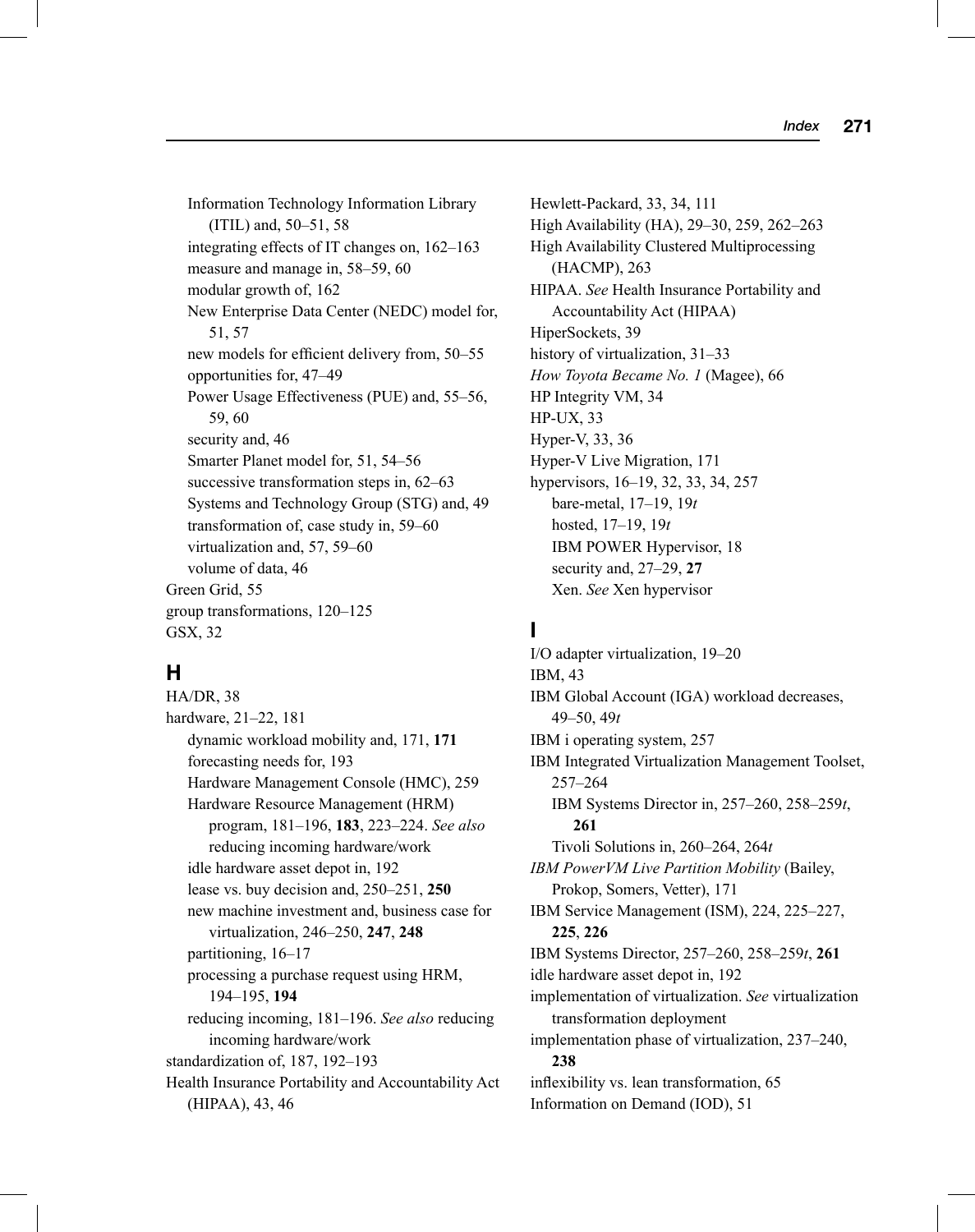Information Systems Management (ISM), 51 Information Technology Delivery (ITD), 49 Information Technology Information Library (ITIL), 50–51, 58 Information Technology. *See* IT and virtualization infrastructure issues, 7–9, **7**, **8**, 102, 221 architectural standards team for, 192–193 engineering principles violations and, 9–10, **9** IT infrastructure support team for, 190 labor-intensiveness of, 7 lean transformation and, 82, 181–196. *See also* reducing incoming hardware/work lease vs. buy decision and, 250–251, **250** new machine investment and, business case for virtualization, 246–250, **247**, **248** optimizing, for non-value-added work/waste reduction and, 206 processing a hardware request using HRM, 194–195, **194** resource management and, 7–9, **7** in segmenting complexity, 103–104 standardization in, 187, 192–193 Infrastructure as a Service (Iaas), 41 insulation as virtualization, 13, **13** Integrated Virtualization Manager (IVM), 171, 259 Integrity Management, 28 Integrity Virtual Machines (IVM), 33, 34 Intel, 33, 35 intellectual waste control, 77–78, 98 inventory control, 76 iSCSI, 13 iSeries V5R1, 32 Isolation Management, 28 IT and virtualization, 5–44, 221–222, 224 architectural governance in, 143–146, **145** Architecture Management Framework in, 144–146, **145** Architecture Management Group (AMG) in, 145–146 challenges introduced by, 26–31 cloud computing and, 40–44, **40** complexity and, increases in, 10–11 crisis in, 7–11

energy consumption issues and, 6 expanding role of, 15, **15** fully virtualized, 14, **14** hardware and, 21–22 I/O adapters and, 19–20 increasing agility of IT in, 106 individual resources in, virtualization of, 16–22 infrastructure issues and, 7–9, **7**, **8**, 9–10, **9** IT infrastructure support team for, 190 lean transformation and, 68 middleware and, 21–22 networks and, 20, 39–40. *See also* network virtualization operating systems and, 21–22 optimizing IT resource use in, 106 pooled resources and, 150–151 power of virtualization in, 11–14 problems facing IT and, 5–6 progressive advances in, 14–26, **26** reducing incoming hardware/work and, 192–193 resiliency issues and, 6, 29–30 resource pools and, 15, 22–24 security and, 6, 27–29, **27**, **28** servers and, 16–19, **18**, 19*t*, 31–37. *See also* servers service level expectations for, 105 simplification through,  $25-26$ , 105 storage and, 20–21, 37–38. *See also* storage virtualization system stack integration and, 30–31 team consolidation for, 140–142, **141** technological advances and, 6 virtual resource objects and, 15, 24–25 volume of data generated for/by IT and, 5 IT Optimization (ITO), 51

## **J**

Java 2 Platform Enterprise Edition (J2EE), 262 Java Requester Side Implementation, 94 Java Virtual Machines (JVMs), 21, 30–31 Jobson, Thomas Jr., 86 joint governance model, 139–140, **140**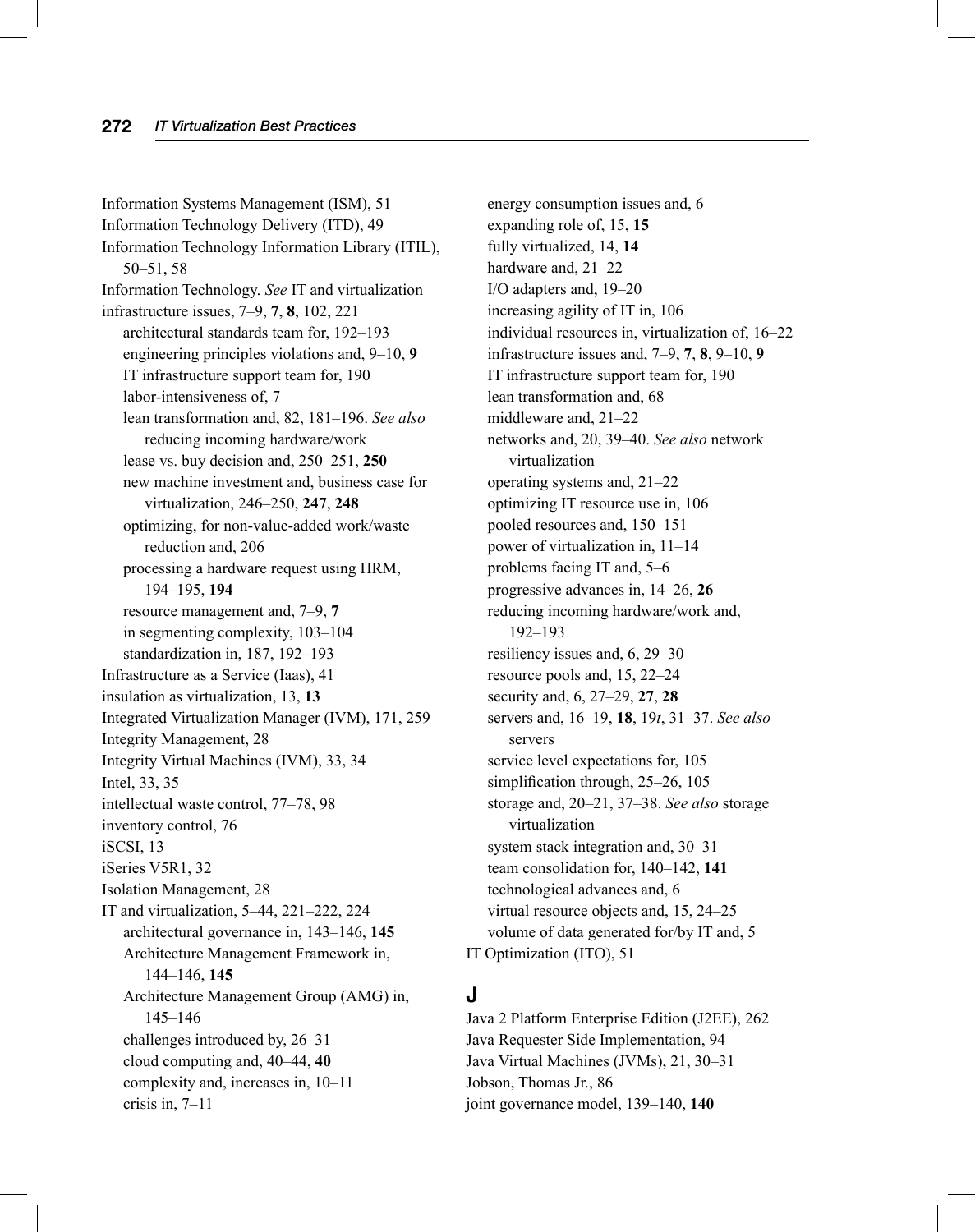*Journey to Lean* (Drew, McCallum, Rogenhoffer), 69 Just-in-Time (JIT) principles, 67, 74

#### **K**

Kernel-based Virtual Machine (KVM), 33, 36 key performance indicators (KPIs), in segmenting complexity, 104 known uses, virtualization template and, 94

## **L**

leadership in virtualization, 3 lean levers, 78–84, **78** virtualization template and, classifying patterns along, 94–99, **95** *Lean Thinking* (Womack, Jones), 68 lean transformation, 65–84 applications of, 67, **67** elements of, 69–72, **69** fl exible resource balancing in,  $80-81$ ,  $166-180$ history of, 66–67 inflexibility vs., 65 infrastructure and, 82, 181–196. *See also* reducing incoming hardware/work intellectual waste control in, 77–78, 98 inventory control in, 76 IT and, 68 Just-in-Time (JIT) principles and, 67, 74 lean levers for, 78–84, **78** loss identification in, 65–66 management and, 71–72 mindsets, behaviors, capabilities (MBC) in, 69, **69**, 72 motion control in, 75, 97 non-value-added work reduction and, 82–83, 99, 197–214 operating system in, 70–71 overprocessing control in, 77 overproduction control in, 73–74 pooled resources in, 80, 149–163. *See also* pooled resources redistributing activities in, 79, 99, 131–147. *See also* redistributing activities

reducing incoming hardware/work in, 82, 181– 196. *See also* reducing incoming hardware/ work rework control in, 77, 97 Rhythm and Blues groups in, 80 segmenting complexity in, 78–79, 98. *See also* segmenting complexity standardization of operations and, 83–84 Toyota and, 65, 66–67 Toyota Production System (TPS) and, 66–67 transportation control in, 75–76, 97 value streams in, 70–71, 72–78 variability control and, 65 waiting time control in, 74–75, 97 waste control in, 65, 72–78, **73**, 97 lease vs. buy decision, business case for virtualization and, 250–251, **250** leveraging virtualization management tools, 228–229, 229*t* Licence Metric Tool, 263 licensing, cloud computing and, 43 Lift-and-Load implementation approach, **238**, 239 like-for-like migration, 113 Lindeque, Pieter, 86 LINEST function, 128 Linkage Editor, 25 Linux, 32, 33, 257, 259, 263 server utilization of, 8 Xen hypervisor and, 36 Live Partition Mobility, 171 Logic Domains (LDOMs), 33, 34–35 logical partition (LPAR), 16, 32, 34, 259 loss identification, for lean transformation, 65–66 low-value, day-to-day activities, non-value-added work/waste reduction and, 212–213, **213** LPAR. *See* logical partitioning

#### **M**

mainframe virtualization, 33–34 Management Console, 259 management issues, 58–60 architectural governance in, 143–146, **145**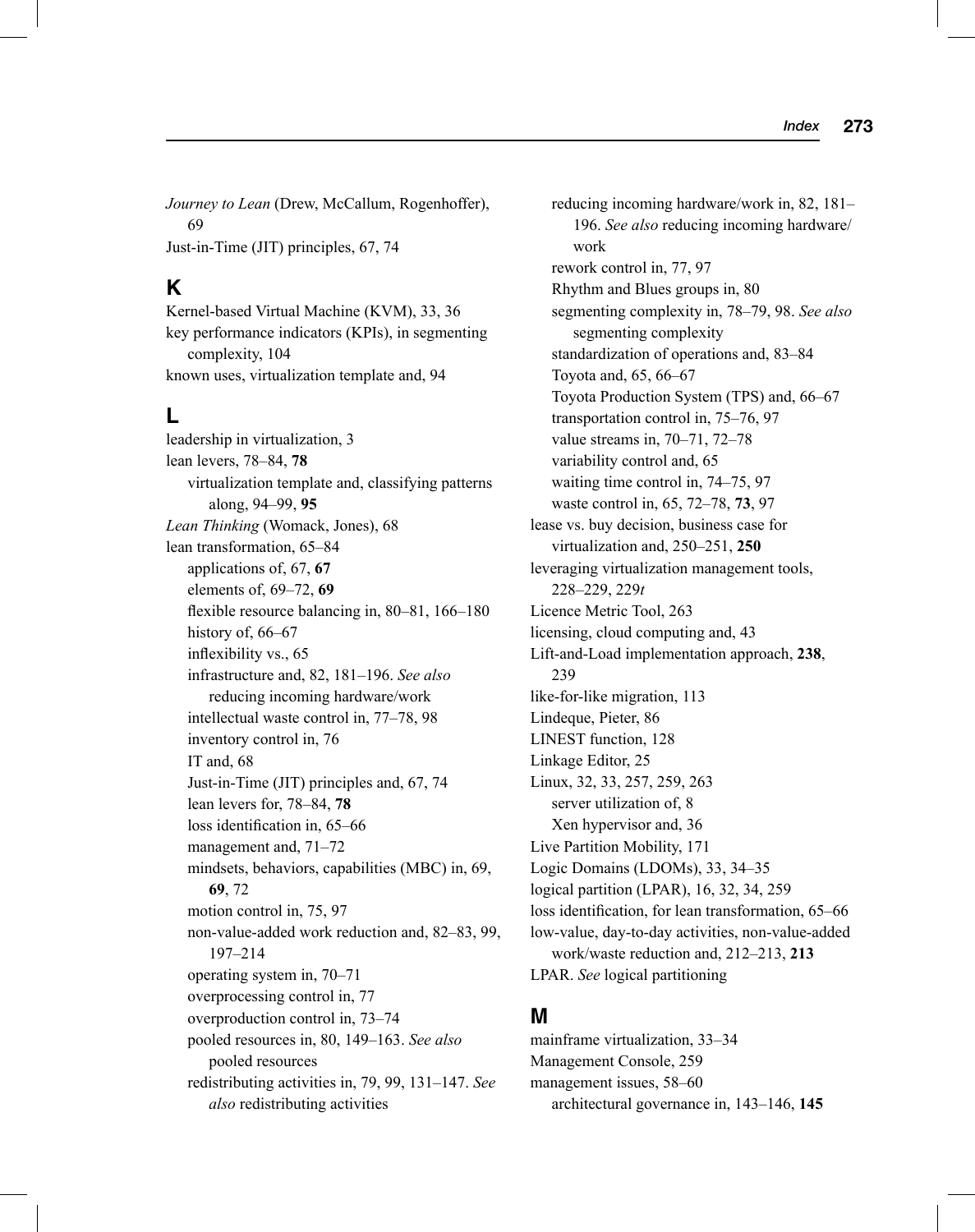Architecture Management Framework in, 144–146, **145** Architecture Management Group (AMG) in, 145–146 center of excellence (CoE) in, 232–233 common measurement systems as, 146–147 executive steering committees and, 138–140, **138**, 232 joint governance model for, 139–140, **140** lean transformation and, 71–72 resistance to change and, 136–137, 185–187 standard operations following virtualization and, 219–220 team consolidation for, 140–142, **141** Massachusetts Institute of Technology (MIT), 32 Maximo, 263 measurement issues, 58–59, 60 common system for, 146–147 reducing incoming hardware/work and, reporting in, 193–194 memory, 31 memory keys, 31 memory sharing, 31 Micro-Partitioning, 34 Micromuse, 261 Microsoft, 33, 36, 43, 171, 262 Microsoft Virtual Server, 257 middleware virtualization, 21–22 migrations and transformations, 110–120 application clustering in, 123–125, **124** application factors in deciding on, 114 application scorecard in deciding on, 118–120, 119*t*, 120*t* application surveys in deciding on, 114, 116–118, 117–118*t* binary migration in, 112 business factors in deciding on, 114 choosing path for, 114–116, **115** custom migration in, 113–114 decision trees in deciding on, 114, **115**, 116 factory approach to, 121–123, **122** group transformations in, 120–125 Integrated Virtualization Manager (IVM) for, 171

like-for-like migration in, 113 options for, 110–111, 112*t* physical-to-virtual (P2V), 23 technical factors in deciding on, 115 Tivoli Application Dependency Discovery Manager (TADDM) in, 114 mindsets, behaviors, capabilities (MBC), 69, **69**, 72 mirroring, 31 motion control, 75, 97 Multiple Domain Facility (MDF), 32

#### **N**

N\_Port ID Virtualization (NPIV), 20 name section, virtualization template and, 87, 90, 106–107, 133, 151, 166, 182, 198, 216 .NET, 41 net present value (NPV), in business case for virtualization, 245 Netcool/Precision, 263 Network Attached Storage (NAS), 154 network virtualization, 20, 39–40, 263 binding in, 39 emulation in, 39–40 Fibre Channel over Ethernet (FCoE) and, 39–40 HiperSockets and, 39 LPAR and, 39 outsourcing for, 142 sharing in, 39 new construction and virtualization, 56–57, 59 New Enterprise Data Center (NEDC) model, 51, 57 new line of business investment, business case for virtualization and, 242–246, **243**, **246** new machine investment, business case for virtualization and, 246–250, **247**, **248** new models for efficient delivery from data centers, 50–55 new processes, tools, capabilities, non-value-added work/waste reduction and, 205 non-value-added work/waste reduction, 99, 197–214 automation in, 203–204 benefits of, 197-198 client scenario for, 198 context in, 199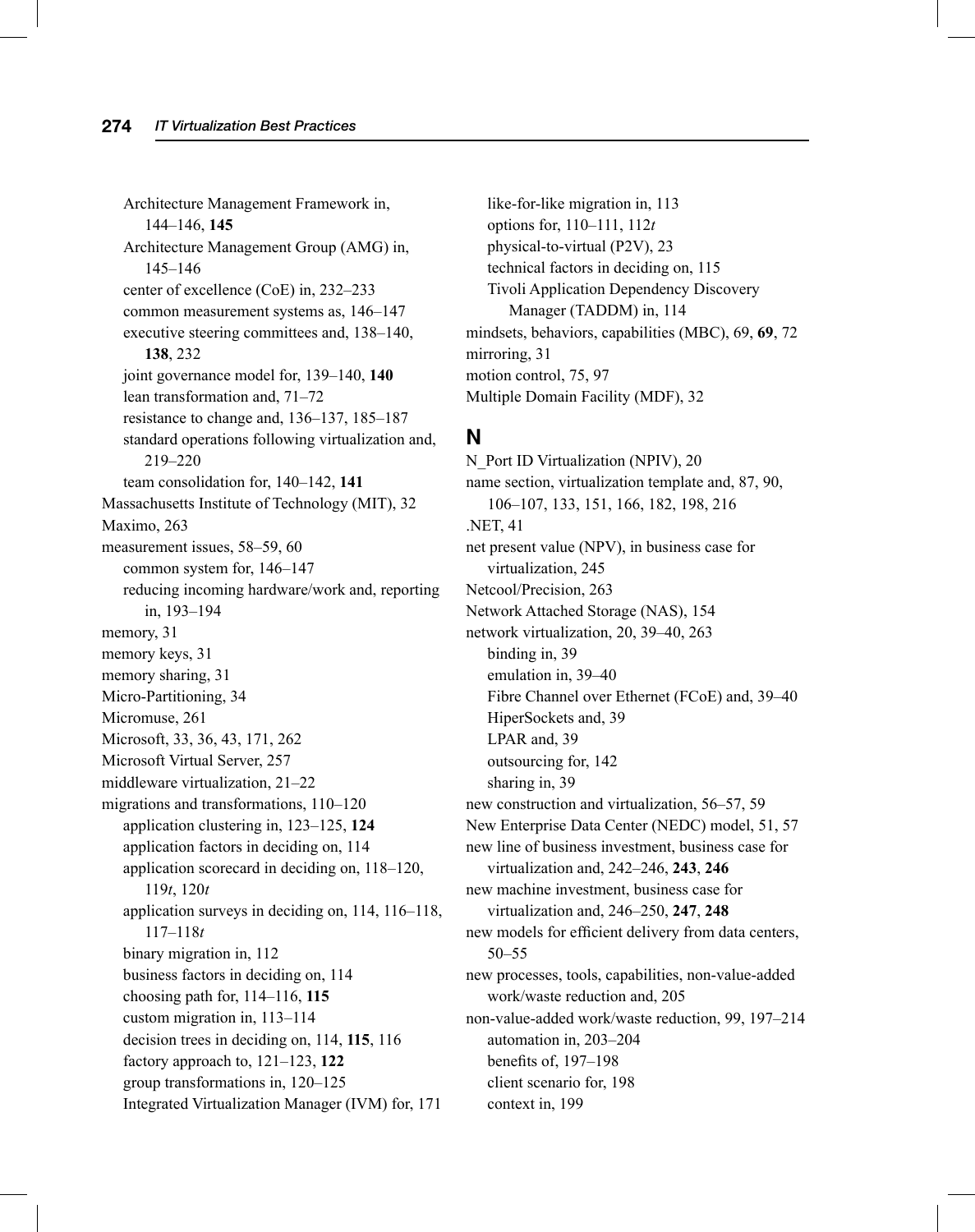divide and conquer strategy for, 202–203 flexible resource balancing in, 206 forces in, 200 kinds of waste in, 197 lean transformation and, 82–83 low-value, day-to-day activities and, 212–213, **213** name and value statement sections in, 198–199 new processes, tools, capabilities in, 205 new services and, leveraging virtualization for, 207–208 one-time task acceleration in, 209–211, **210**, **211** operational efficiency and, 209 optimizing infrastructure for, 206 pattern for, 198–208 purchasing decisions and, 199 redistributing activities and, 206 reengineering in, 205 reusable templates in, 203–204 segmenting complexity and, 202–203 selection guidance in, 200 solution in, 200–208 staffing model for, 206-207 standardizing IT processes and control for, 201–202 VMware study findings on virtualization and, 208–213, **210**, **211**, **212**, **213** workload consolidation/virtualization in, 204 Nortel Networks, 260

## **O**

ObjectGrid, 94 Omnibus, 261 one-time task acceleration, 209–211, **210**, **211** operating systems, 21–22 binary migration in, 112 custom migration in, 113–114 lean transformation and, 70–71 like-for-like migration in, 113 one-time task acceleration in, 211, **211** operational efficiency, 209 *Operational Impact of Virtualization in the Datacenter, The* (Chowdhury, Carfantan), 208 optimizing infrastructure, 206 optimizing IT resource use, 106 Oracle, 259 order fulfillment team, in reducing incoming hardware/work, 193 organizational structure organizational silos vs. virtualization, 135, **135** redistributing activities and, resistance to. *See*  redistributing activities reducing hardware and, resistance to, 185–186. *See also* reducing incoming hardware/work virtualization and, VMware Virtualization study and, 209 outsourcing, network, 142 overprocessing control, lean transformation and, 77 overproduction control, lean transformation and, 73–74 OVF, 25

## **P**

Parallel Sysplex, 263 paravitualizations, 32 partitioning, hardware, 16–17 pattern specification, virtualization template and, 86–89 patterns in virtualization template, using lean levers, 94–99, **95** Payment Card Industry (PCI), 43 peak vs. average sizing for capacity management, 158–159 Pentium, 33 performance management, to mitigate supply/ demand mismatch, 160 physical-to-virtual (P2V) migration, 23 planning phase for virtualization, 231–235 Platform Agent, 259 Platform as a Service (Paas), 41 policy-based pooled resources, 161 Polozoff, Alexandre, 86 pooled resources, 149–163, 149 benefits of, client scenario for, 150–151 capacity management and, 152, 157–159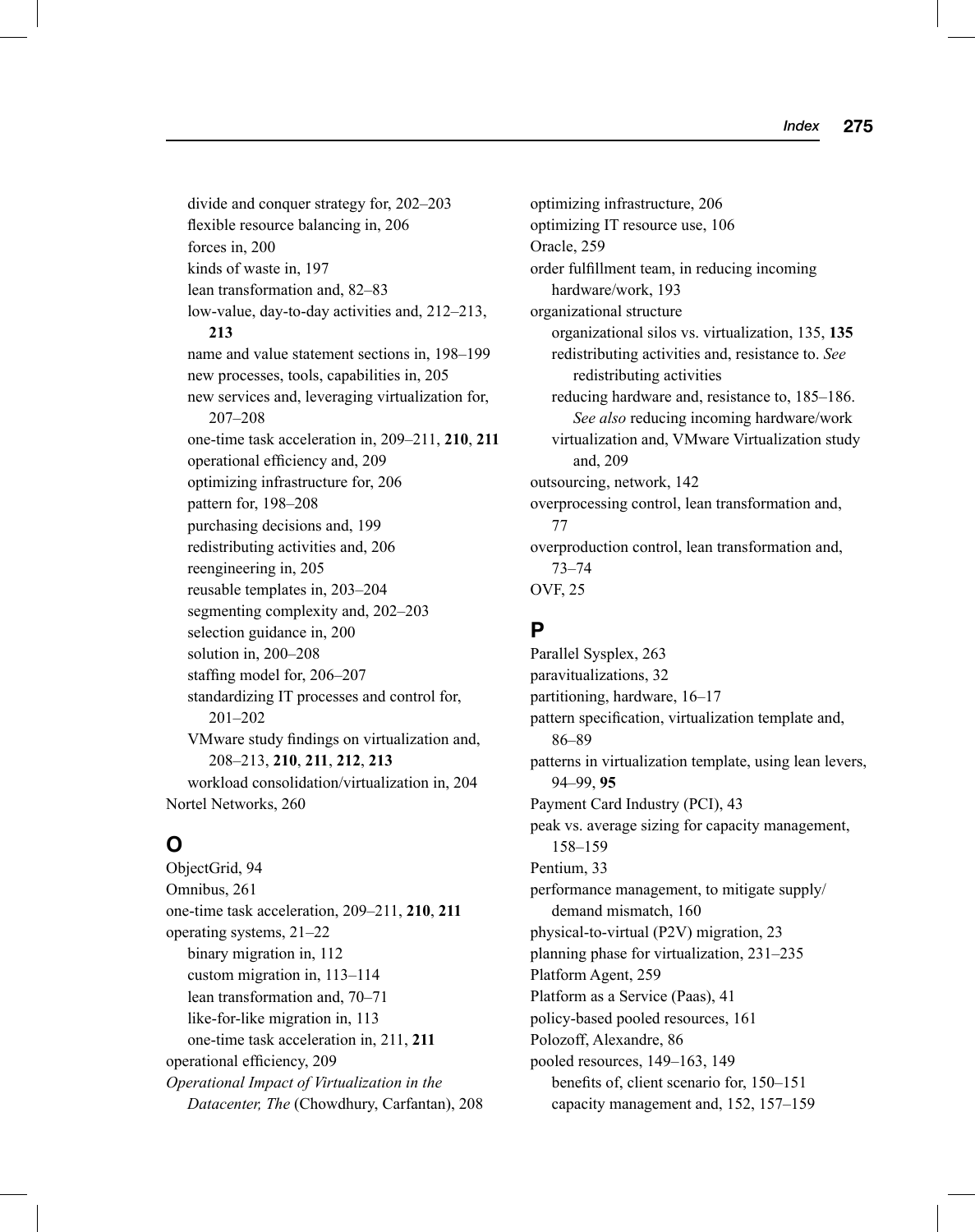context in, 152–153  $cost$ -benefit analysis and, 150, 162–163 Distributed Resource Scheduler (DRS) in, 161 energy consumption and, 162–163 forces in, 156, 156 forecasting need for, 160–161 in lean transformations, 80 integrating effects of IT changes on data center and, 162–163 name and value statement sections in, 151–152 network attached storage (NAS) and, 154 pattern for, 151–163 peak vs. average sizing for capacity management in, 158–159 performance management in, to mitigate supply/ demand mismatch, 160 physical and virtual resource capacity management in, 157–158 policy-based guidance for, 161 power usage effectiveness (PUE) and, 163 problem statement in, 153–156, **153** resource pools in, 151 right-sizing (adjusting) pooled resources in, 159–160 selection guidance in, 157 solution in, 157–163 storage area networks (SANs) and, 154 value of, 149–150 workload usage graph to guide, 153–156, **153** POWER, 257, 259 POWER Hypervisor, 18, 33, 34 Power Usage Effectiveness (PUE), 55–56, 59, 60 pooled resources and, 163 POWER5, 34 POWER6, 34 PowerPC, 32 PowerVM, 34, 37, 257, 259 PR/SM, 32 predictive analysis model, 125–126, **125** predictive model of cost-benefits, 128–129, 128t, **129** present value, in business case for virtualization and, 244

problem statement, 86, 88, 90–91, 107–108, 134– 135, **135**, 153–156, **153**, 167–168, 184, 199, 218 Process Reference Model for IT (PRM–IT), 226 processing a hardware request using HRM, 194–195, **194** processor folding, 31 Processor Resource/Systems Manager (PR/SM), 33–34 processor value unit (PVU), 263 progressive advances in virtualization, 14–26, **26** Project Multics (MIT), 32 project scheduling, cluster analysis in, 124–125, **124** Prove-and-Grow implementation approach, 238–240, **238**

## **Q**

Qlogic, 260 quality management, 227

## **R**

Rahim (Toward a Theory of Managing Organization Conflict), 136-137 RAID, 12, 260 recycling of old equipment, 48–49 Red Hate Enterprise Linux (RHEL), 257, 259 redistributing activities, 131–147 architectural governance in, 143–146, **145** Architecture Management Framework in, 144–146, **145** Architecture Management Group (AMG) in, 145–146 common measurement systems in, 146–147 context in, 134 executive steering committee role in, 138–140, **138** forces in, 136–137 joint governance model for, 139–140, **140** lean transformation and, 79, 99 name and value statement sections in, 133–134 need for, using client scenario, 131–133 non-value-added work/waste reduction and, 206 organizational silos vs. virtualization in, 135, **135** pattern for, 133–147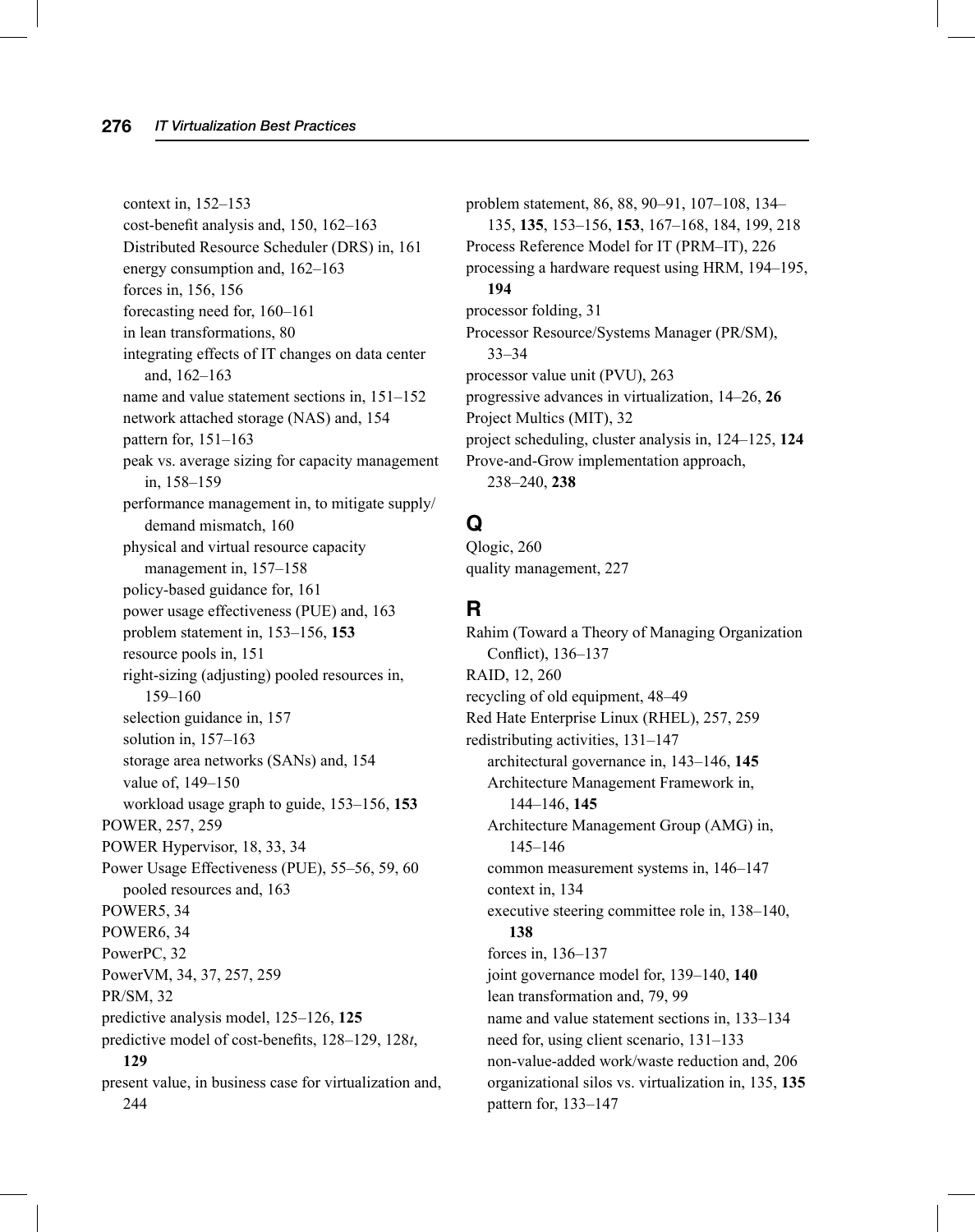problem statement in, 134–135, **135** resistance to change and, 136–137 selection guidance in, 137 solution in, 137–147 team consolidation for, 140–142, **141** reducing incoming hardware/work analyst team for, 189 architectural standards team for, 192–193 capacity management process in, 190–191 client scenario in, 182 context in, 183–184 corporate finance team in, 193 cultural and organizational challenges to, 185–186 decision tree to guide, 189, **189** forces in, 185–187 hardware forecasting and vendor relations in, 193 Hardware Resource Management (HRM) program for, 181–196, **183**, 223–224 idle hardware asset depot in, 192 information needed to undertake, 186 IT governance of, 192–193 IT infrastructure support team for, 190 lean transformation and, 82, 181–196 management support for, 186 measurements reporting in, 193–194 name and value statement sections in, 182 order fulfillment team in, 193 pattern for, 182–194 problem statement in, 184, **184** processing a hardware request in, using HRM, 194–195, **194** purchasing decisions and, 184, **184** relationships among teams and processes in, 188, **188** reports in, capacity management, 191–192 scope of HRM program in, managing, 187 selection guidance in, 185 server and storage capacity request tool for, 190 services capability vs. physical IT components in, 181

solution in, 187–194, **188** staffing considerations and, 187 standardization of hardware and, 187, 192–193 reengineering, for non-value-added work/waste reduction, 205 Refresh-and-Build implementation approach, **238**, 239 Release Process Manager, 262 Remote Supervisor Adapter II (RSA II), 260 requestor-side cache, 92–94, **93** resiliency issues, 6, 29–30 cloud computing and, 42 high availability (HA) software and, 29–30 resource pools and, 24 resistance to change, 136–137, 185–187 resource balancing. *See* flexible resource balancing resource management, 7–9, **7**. *See also* infrastructure dynamic resource provisioning in, 173–176, **175**, **177** Dynamic Resource Scheduler (DRS) in, 175–176, **175** Hardware Resource Management (HRM) program in, 181–196, 223–224 idle hardware asset depot in, 192 Tivoli Provisioning Manager (TPM) in, 174–175 Xsigo Systems technology for, 176, **177** resource pooling. *See* pooled resources resource pools, 15, 22–24, 151 benefits of, 23-24 components of, 22–23 limitations of, 24 resiliency and, 24 security and, 24 responsiveness, cloud computing and, 42 reusable templates, for non-value-added work/waste reduction, 203–204 rework control, 77, 97 Rhythm and Blues groups, in lean transformation, 80 right-sizing (adjusting) pooled resources, 159–160 Ring 0–3 and virtualization, 35 risk, 263 RSCImplementation, 94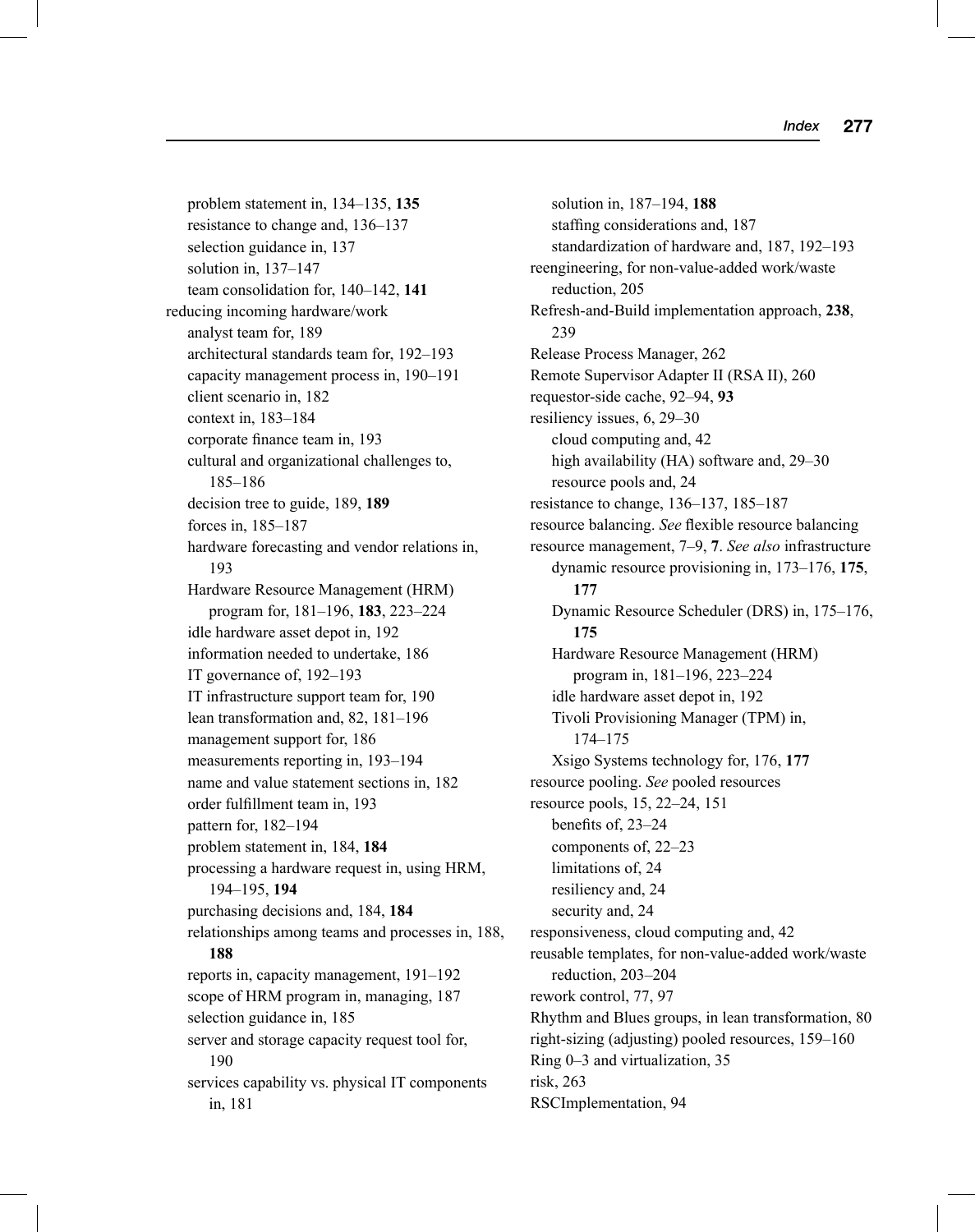# **S**

SAN Volume Controller (SVC), 21, 37–38, 206, 260, 263 Sarbanes-Oxley Act, 43 scalability, cloud computing and, 42 Scale-out File System (SoFS), 37, 38 scope, standard operations following virtualization and, 225–227, **225** scorecard, application, 118–120, 119*t*, 120*t* SCSI, 13 Secure Shell (SSH), 259 security, 6, 27–29, **27**, **28**, 263 cloud computing and, 42 data centers and, 46 hypervisors and, 27–29, **27** Integrity Management and, 28 Isolation Management and, 28 resource pools and, 24 standard operations following virtualization and, 220 Trusted Virtual Data Center (TVDc) in, 28–29, **28** Trusted Virtualization Domain in, 29 segmenting complexity, 78–79, 98, 101–130 context in, 107 cost-benefit analysis, 110, 125–129 applying model in, 127 building a model for, 126–127 equation used in, 126 example of, using predictive model, 128–129, 128*t*, **129** LINEST function in, 128 maintaining/improving the model in, 127, **127** predictive analysis model in, 125–126, **125** critical success factors (CSFs) in, 104 factory model in, 109 forces in, 108 goals of, 110–111 increasing agility of IT in, 106 infrastructure and, 103–104 key performance indicators (KPIs) in, 104 migrations and transformations for, 110–120 application clustering in, 123–125, **124** application factors in deciding on, 114

application scorecard in deciding on, 118–120, 119*t*, 120*t* application surveys in deciding on, 114, 116–118, 117–118*t* binary migration in, 112 business factors in deciding on, 114 choosing path for, 114–116, **115** custom migration in, 113–114 decision trees in deciding on, 114, **115**, 116 factory approach to, 121–123, **122** group transformations in, 120–125 like-for-like migration in, 113 options for, 110–111, 112*t* technical factors in deciding on, 115 Tivoli Application Dependency Discovery Manager (TADDM) in, 114 name section in, 106 non-value-added work/waste reduction and, 202–203 optimizing IT resource use in, 106 pattern for, 106–110 problem statement in, 107–108 scenario for, 103–106 selection guidance in, 109 servers and, 104–105 service level expectations for IT and, 105 simplifying IT environment in, 105 solution in, 109–110 strategic objectives (SOs) in, 104 value statement in, 107 selection guidance template, 88, 91, 109, 137, 157, 169–170, 185, 200, 219 servers, 16–19, **18**, 19*t*, 31–37 business case for virtualization and, 251–254, **252**, **253**, **254** capacity request tool for, 190 flexible resource balancing and,  $167-168$ hardware partitioning in, 16–17 history of virtualization for, 31–33 hypervisors and, 16–19 bare-metal, 17–19, 19*t* hosted, 17–19, 19*t* Kernel-based Virtual Machine (KVM), 36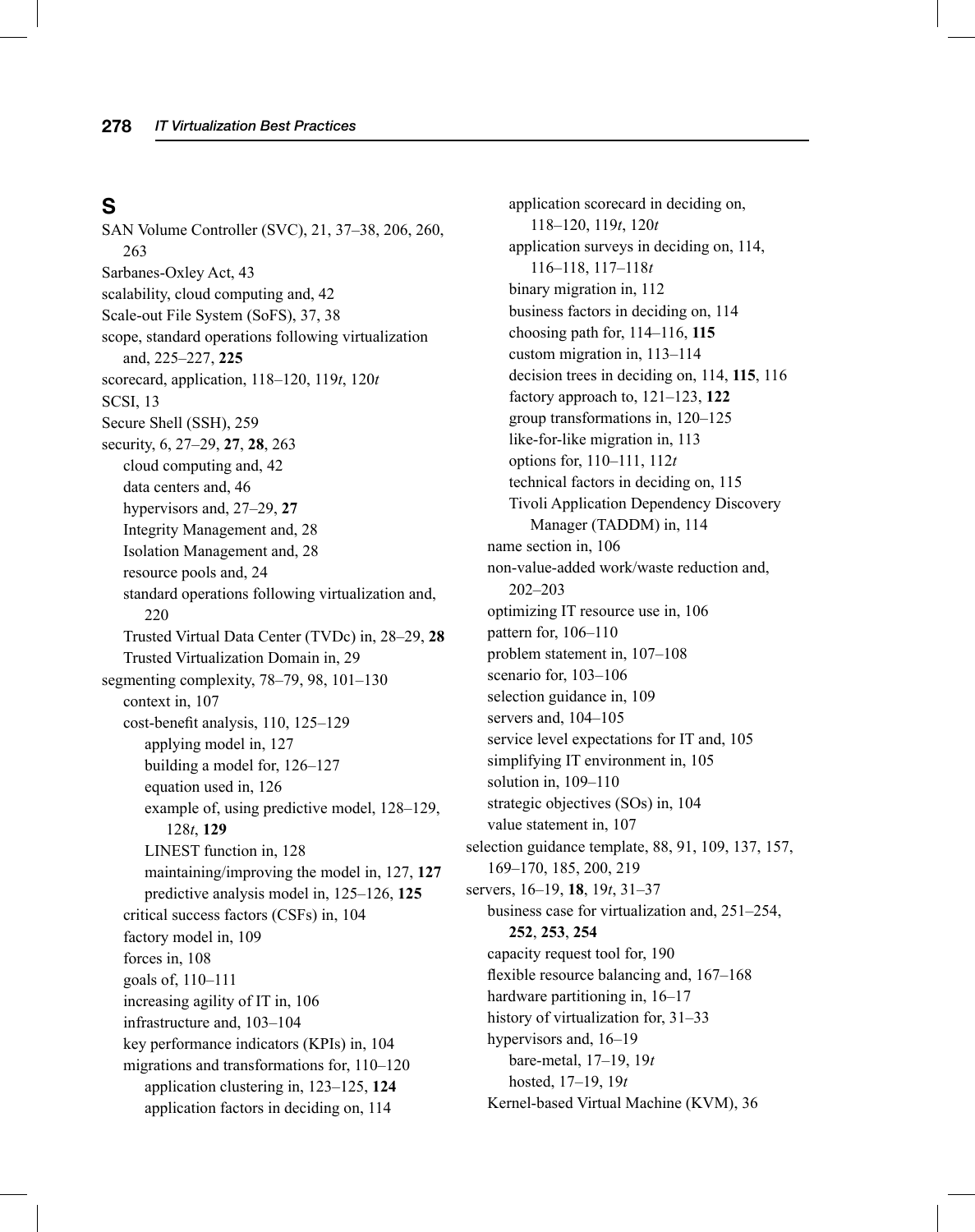logical partitioning in, 16 mainframes, 33–34 Microsoft Hyper-V, 36 network attached storage (NAS) and, 154 one-time task acceleration in, 209–211, **210**, **211** peak vs. average sizing for capacity management in, 158–159 performance management and, to mitigate supply/demand mismatch, 160 physical and virtual resource capacity management in, 157–158 pooled resources and, 149–150 POWER Hypervisor, 18 right-sizing (adjusting) pooled resources for, 159–160 in segmenting complexity, 104–105 standard operations following virtualization and, 219–220, 223 storage area networks (SANs) and, 154 Unix, 34 utilization of, Windows and Linux, 8 virtual machines as, 16 WebSphere Application Server Hypervisor Edition and, 37 WebSphere Cloudburst and, 36–37 workload management in. *See* workload management workload usage graph to guide resource pooling for, 153–156, **153** x86, 35–36 Xen, 36 service asset management in, 227 Service Level Advisor, 261 service management foundation, standard operations following virtualization and, 226 service monitoring in, 227 Service Oriented Architecture (SOA), 51, 262 service provisioning in, 227 service quality management, 227 service request management in, 227 service level expectations for IT, in segmenting complexity, 105 sharing as virtualization, 12, **13**

Simple Network Management Protocol (SNMP), 259 simplification through virtualization, 25–26, 105 Single Root I/O Virtualization (SR–IOV), 19–20 Smarter Planet model, 51, 54–56 Software as a Service (Saas), 41 Solaris, 111 solution, virtualization template and, 86, 87, 89, 92, 109–110, 137–147, 157–163, 170, 187–194, 200–208, 220 Specialized Composite Application Manager in, 262 spin-locks, 31 SQL, 259 staffing non-value-added work/waste reduction and, 206 reducing incoming hardware/work and, 187 standard operations following virtualization, 83–84, 215–230 applications and, 221, 223 backup and recovery and, 220 business services and, 222, 224 context in, 217 end-to-end services management and, 225–227 forces in, 219–220 Hardware Resource Management (HRM) program for, 223–224 IBM Service Management Solution (ISM) in, 224, 225–227, **225**, **226** infrastructure and, 221 IT services, 221–222, 224 leveraging virtualization management tools for, 228–229, 229*t* management challenges in, 219–220 name and value statement sections for, 216–217 objectives of, 216 pattern for, 216–229 problem statement for, 218 scope of, 225–227, **225** security and, 220 selection guidance in, 219 servers and, 219–220, 223 service asset management in, 227 service management foundation in, 226 service monitoring in, 227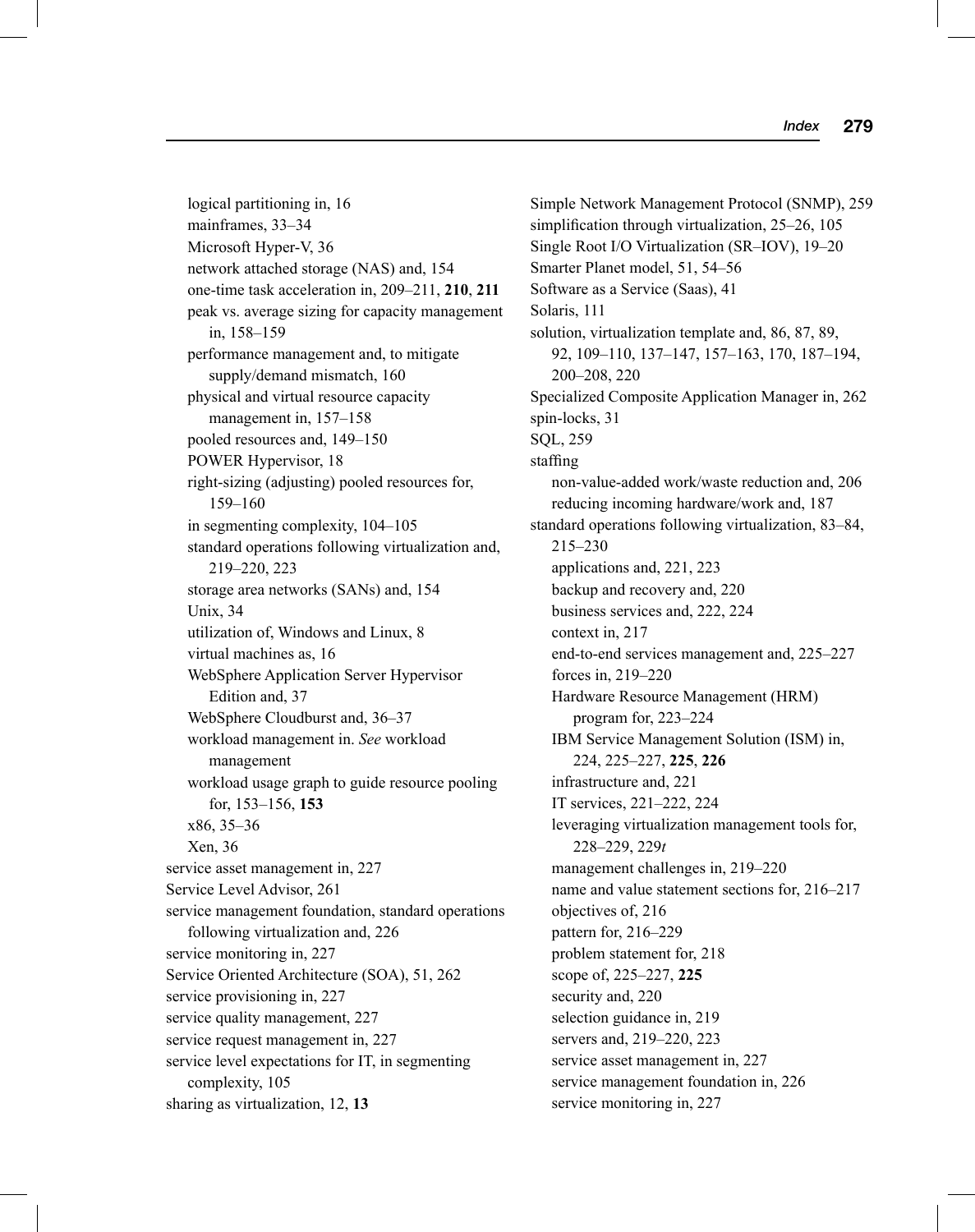service provisioning in, 227 service quality management in, 227 service requestion management in, 227 solution for, 220 storage management and, 220, 223 system availability and, 220 virtualization maturity adoption model in, 215, 221–229, **222** standardization non-value-added work/waste reduction and, 201–202 reducing incoming hardware/work and, 187, 192–193 steering committee, 138–140, **138**, 232 storage, 20–21, 37–38, 263 architectural governance in, 143–146, **145** capacity request tool for, 190 Network Attached Storage (NAS), 154 SAN Volume Controller (SVC) and, 37–38 Scale-out File System (SoFS) and, 37, 38 standard operations following virtualization and, 220, 223 Storage Area Networks (SANs) and, 154 VMware Virtual Machine File System (VMFS) and, 37, 38 Storage Area Networks (SANs), 154 Storage Process Manager in, 262 Storage VMotion, 38 strategic objectives (SOs), in segmenting complexity, 104 successive transformation to virtualization, 62–63 Sun Microsystems, 33, 34, 111 supply/demand mismatch, performance management and, 160 SUSE Linux Enterprise Server (SLES), 257, 259 system availability, standard operations following virtualization and, 220 system stack integration, 30–31 System Storage Archive Manager, 263 System x, 257, 260 System z, 257 System z Parallel Sysplex, 23

System z Processor Resource/System Manager (PR/ SM), 18 Systems and Technology Group (STG), 49 Systems Director Server, 259

#### **T**

team consolidation, 140–142, **141** tech support, cloud computing and, 43 Technical Account Manager (TAM) program (VMware), 208 technical factors in migration/transformation, 115 technological advances, 6 technology, architectural governance in, 143–146, **145** template for virtualization, 85–99 context statement in, 86 elements of, 86 examples, known uses in, 94 for flexible resource balancing, 166-179. See also flexible resource balancing forces section in, 88 intellectual waste control in, 98 lean levers and, classifying patterns along, 94–99, **95** motion waste control in, 97 name and value statement sections in, 87 for non-value-added work/waste reduction, 99, 198–208. *See also* non-value-added work/ waste reduction pattern specification in, 86–89 for pooled resources, 133–147. *See also* pooled resources problem section in, 88 for redistributing activities, 99, 131–147. *See also* redistributing activities for reducing incoming hardware/work, 182–194. *See also* reducing incoming hardware/work results in, 93–94 rework control in, 97 sample of, 89–94, **93** sample requestor-side cache as, sketch of, 92–94, **93**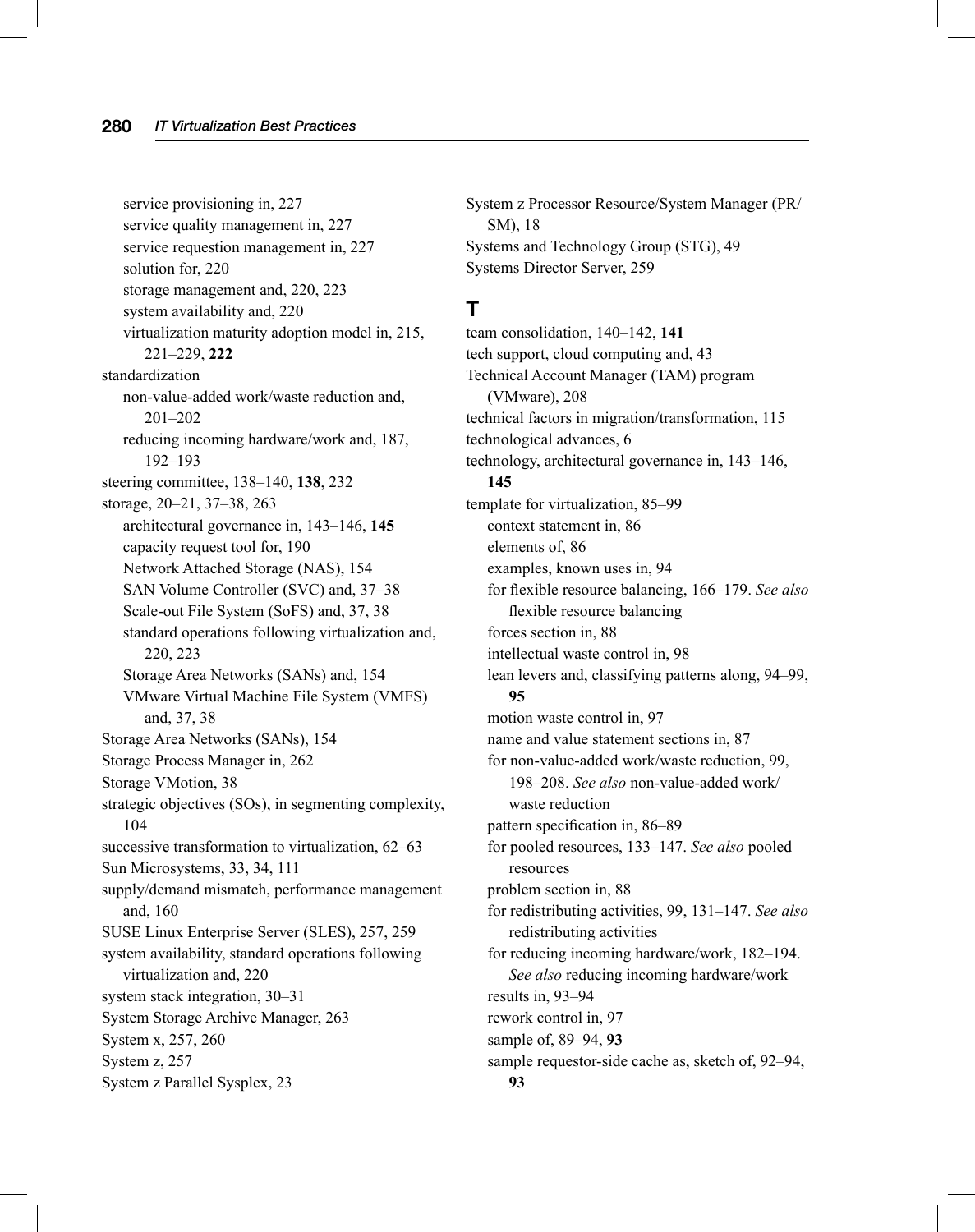for segmenting complexity, 98. *See also* segmenting complexity, 98 selection guidance section in, 88 solution section in, 86 for standard operations following virtualization, 216–229. *See also* standard operations following virtualization transportation waste control in, 97 waiting time control in, 97 waste control in, 97 templates, reusable, in non-value-added work/waste reduction, 203–204 Tivoli Access Manager, 263 Tivoli Application Dependency Discovery Manager (TADDM), 114, 261–262 Tivoli Asset Management, 263 Tivoli Business Service Manager, 261 Tivoli Compliance Insight Manager, 263 Tivoli Directory Server, 263 Tivoli Dynamic Workload Broker in, 262 Tivoli Federated Identity Manager, 263 Tivoli Identity Manager, 263 Tivoli Integration Composer, 263 Tivoli Intelligent Orchestrator in, 262 Tivoli Key Lifecycle Manager, 263 Tivoli License Compliance Manager, 263 Tivoli Monitoring and Composite Application Manager in, 262 Tivoli Monitoring for Energy Management, 263 Tivoli NetView, 263 Tivoli Network Manager, 263 Tivoli Performance Analyzer in, 262 Tivoli Provisioning Manager (TPM), 174–175, 262 Tivoli Risk Manager, 263 Tivoli Service Request Manager, 261 Tivoli Solutions for virtualization, 260–264, 264*t* Tivoli Storage Manager, 263 Tivoli System Automation, 263 Tivoli System Automation for Multiplatforms, 262 Tivoli Usage and Accounting Manager (TUAM), 263 Tivoli Workload Scheduler, 262 Total Storage Productivity Center, 263

Toyota Production System (TPS) and lean transformation, 65–67 *Toyota Way, The* (Liker), 65 transformation team, 233–234 transformations. *See* migration and transformation transparency, 31 transportation waste control, 75–76, 97 Trusted Virtual Data Center (TVDc), 28–29, **28** Trusted Virtualization Domain, 29

## **U**

Unified Process Composer in, 262 Uninterruptible Power Supply (UPS), 56–57 Unix, server virtualization for, 34

## **V**

value statement section, in virtualization template, 87, 90, 106–107, 133–134, 151–152, 166, 182, 199, 216–217 value streams in lean transformation and, 70–78 variability control, in lean transformation, 65 vendor relations, in reducing incoming hardware/ work, 193 Veritas Cluster Server, 262 Verschueren, Paul, 86 Virtual I/O Servers (VIOS), 18, 259 virtual machines/virtual servers, 16. *See also* servers High Availability (HA) software and, 30 virtual resource objects, 15, 24–25 Virtual Server, 257 virtualization, 1–3, 11–14 aggregation and, 12, **13** barriers to, 101–103 business case for, 241–255 challenges of, 26–31 common measurement systems and, 146–147 concept of, 11–12, **11** cost vs. benefits of, 2-3 data centers and, 59–60 definition of, 2 emulation and, 12–13, **13** encapsulation and, 13 factory model for, 109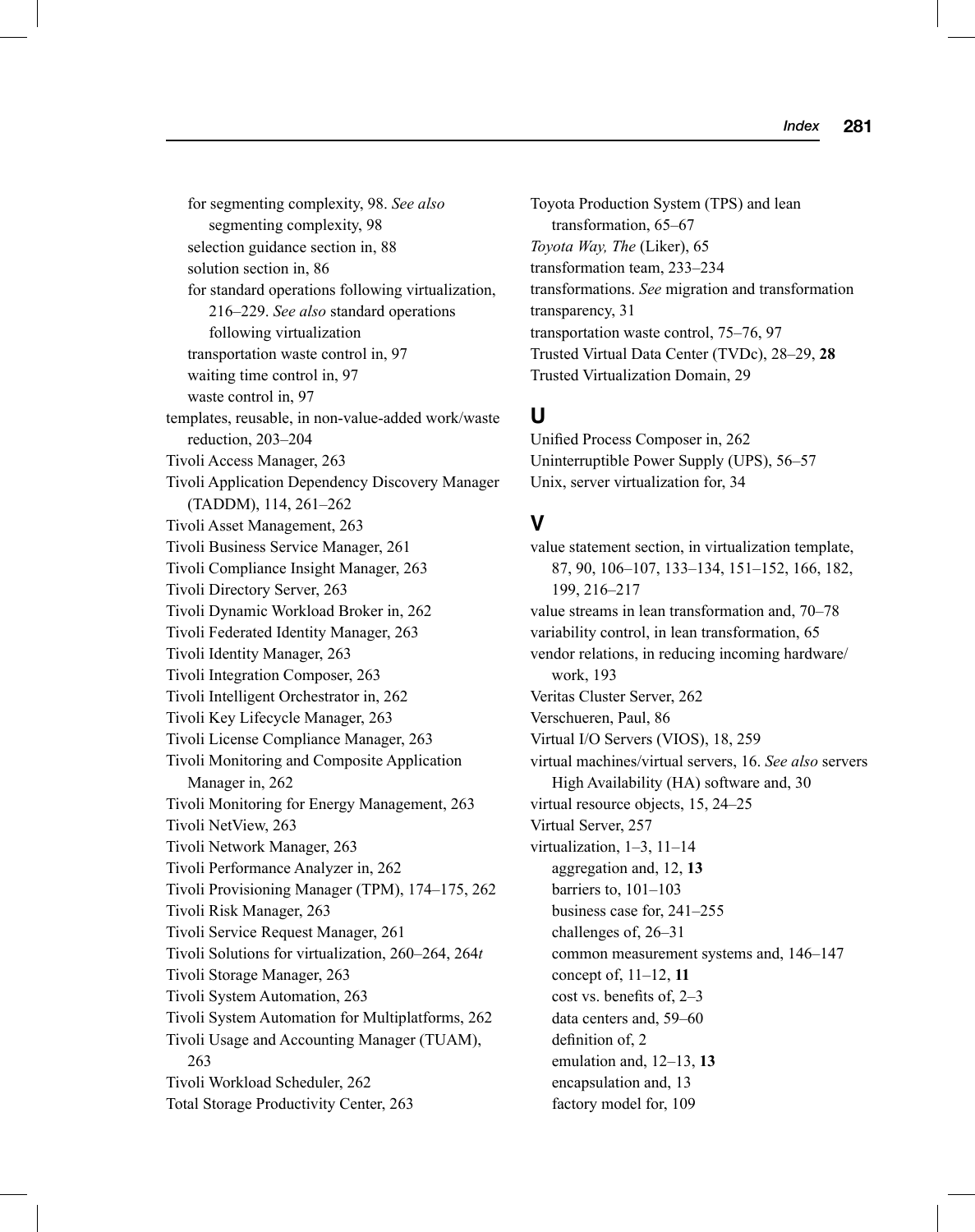global context of, 3 insulation and, 13, **13** Integrated Virtualization Manager (IVM) for, 171 leadership in, 3 organizational silos vs., 135, **135** resistance to change and, 136–137, 185–187 sharing and, 12, **13** standard operations following, 215–230 successive transformations culminating in, 62–63 transformation deployment. *See* virtualization transformation deployment virtualization maturity adoption model in, 215, 221–229, **222** VMware study fi ndings on, 208–213, **210**, **211**, **212**, **213** virtualization transformation deployment, 231–240. *See also* green data centers and virtualization Big Bang implementation approach in, 238–240, **238** center of excellence (CoE) in, 232–233 change agents in, 234 diagnostic phase in, 236–237 executive steering committee in, 232 future-state design (FSD) phase in, 237 implementation phase in, 237–240, **238** Lift-and-Load implementation approach in, **238**, 239 planning phase for, 231–235 Prove-and-Grow implementation approach in, 238–240, **238** Refresh-and-Build implementation approach in, **238**, 239 transformation team for, 233–234 wave plan for, 234–235, **235** virtualization maturity adoption model, 215, 221–229, **222** Virtualization Technology (VT–x), 33 VM/370, 32 VM/ESA, 32 VM/XA, 32, 33–34 VMotion, 38, 171, 172, **173**, 224 VMware, 32, 35, 37, 171, 172, 175, 178–179, 224

VMware Distributed Resource Scheduler (DRS), 161 VMware ESX, 257 VMware Virtual Machine File System (VMFS), 37, 38 VMware virtualization management toolset, 265–266, **266** VMware Virtualization study, 208–213, **210**, **211**, **212**, **213** low-value, day-to-day activities and, 212–213, **213** methodology used in, 208–209 one-time task acceleration in, 209–211, **210**, **211** operational efficiency and, 209 organizational structure in, 209 volume of data generated for/by IT, 5, 46 vSphere, 35 VT–x, 33

#### **W**

waiting time control, 74–75, 97 waste control, 65, 72–78, **73**, 97 wave plan, 234–235, **235** Web services, 262 WebSphere, 21, 41, 262 WebSphere Application Server, 94 WebSphere Application Server Hypervisor Edition, 37 WebSphere Cloudburst, 36–37 WebSphere Extended Deployment, 94 Windows, 32, 111, 257, 259 server utilization of, 8 Xen hypervisor and, 36 Windows Server, 33 Woolf, Bobby, 86 workload management dynamic workload mobility in, 170–173, **171**, **172**, **173** Enterprise Workload Manager for, 262 graphing usage to guide, in pooled resources, 153–156, **153** Hyper-V Live Migration by Microsoft in, 171 IBM Global Account (IGA) example of, 49–50, 49*t*